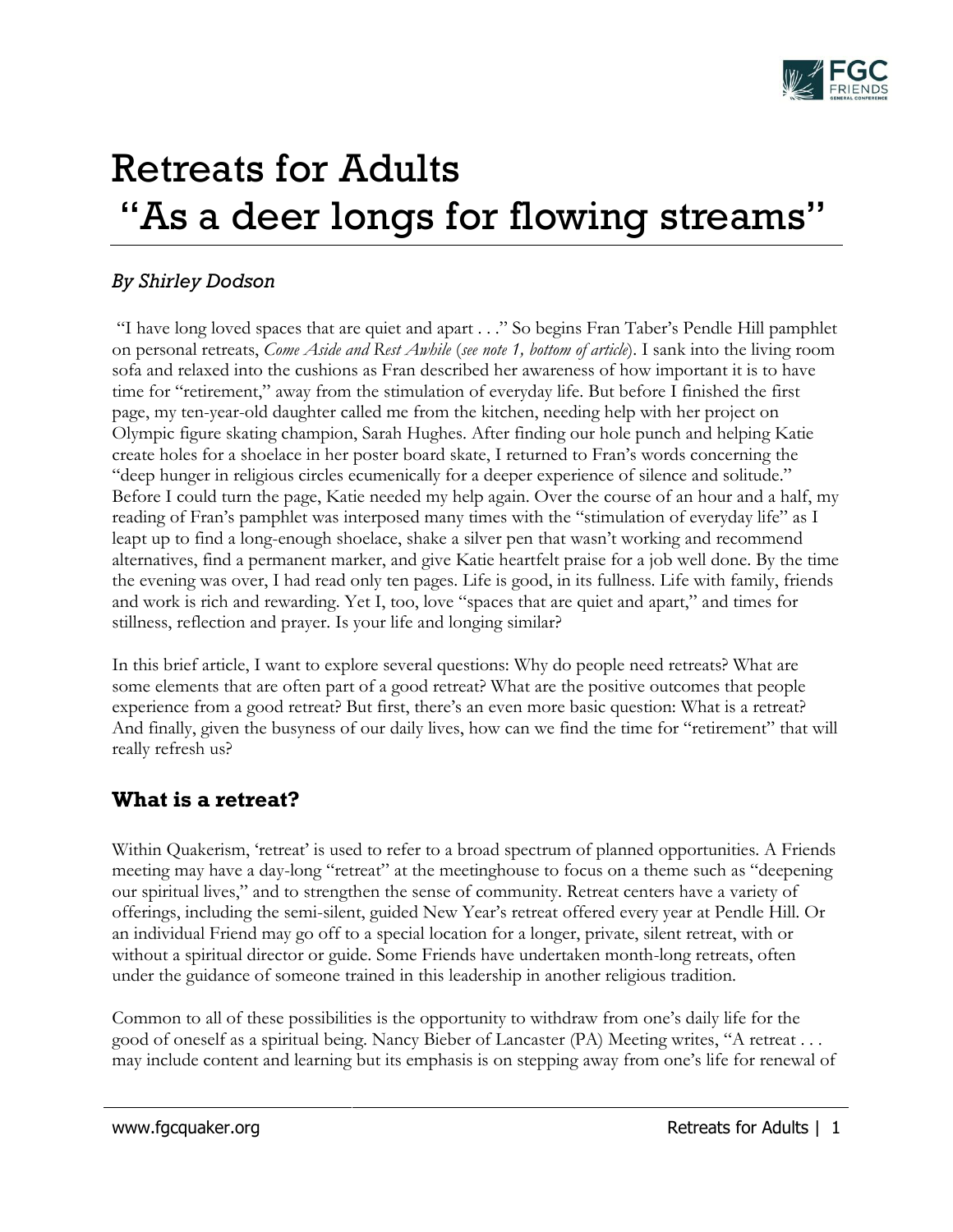

spirit, engaging in a time of slowed down living for rest and refreshment, and creating space for spiritual listening" (*See note 2, bottom of article).* A different use of time is often part of the experience of retreat: a retreatant seeks to be present, here and now, rather than dwelling on the past or focusing on the future. A retreat is for being rather than for doing.

# **Why do we need retreats?**

"In returning and rest you shall be saved; in quietness and in trust shall be your strength" (Isaiah 30:15, NRSV). Barbarajene Williams, who serves professionally as Spiritual Nurturer of staff at Pendle Hill, uses this quotation often in retreat leadership. In a recent conversation she noted three general reasons that we need retreats. First, she mentioned our need for discernment. When the rhythms of our lives seem to leave us in a rut, we need time and space to discern what we are to do. Second, she affirmed the human need for rest, for Sabbath time, for refreshment. Third (but not least), retreats are an answer to our need to deepen our life in the Spirit. "As a deer longs for flowing steams, so my soul longs for you, O God. My soul thirsts for God, for the living God." (Psalm 42:1- 2, NRSV).

These three reasons are very close to those given by Nancy Bieber, who has led many retreats for Friends and other people of faith. She said recently, "We are human beings who are made to rest," not just sleep at night. We need physical, spiritual and mental rest— time and space—the chance to take a break from our usual "goal directed" behavior. We need this rest repeatedly. We need time "just to be." When we step back from our daily lives, we can see them from the outside and reflect on them. We get renewed in this space as we rest our "driving spirit" and listen to God. We "need to discern," to "listen to God's nudges" that can guide us in what we do. Jesus gave us a pattern of withdrawal, as for example in Matthew 14:23, when ". . . he went up to the mountain by himself to pray." This withdrawal was followed by return to service again and again.

# **What are some elements of a good retreat?**

Retreat leaders and participants frequently mention several factors. Time and space are key, including what Nancy Bieber calls "a sense of spaciousness." This doesn't have to mean a naturally beautiful setting (although that can help), but at least a "nurturing space." It is useful to be in a setting different from one's usual locations in order not to be distracted by what generally gets our attention. For overnight retreats it is good to have a room alone. It is also important to have a means of expressing outwardly what is going on inwardly. This could involve journaling; singing or other musical expression; art; dance, yoga, hiking or other movement, etc.

Many retreatants find it helpful to have a companion: a spiritual director or guide, although some Friends have benefited from totally private retreats. In group retreats, the participants can nurture each other deeply. If focus is needed, a theme may help, such as, "What is God calling us to do?" Candles and spiritually centering music are important for some retreatants.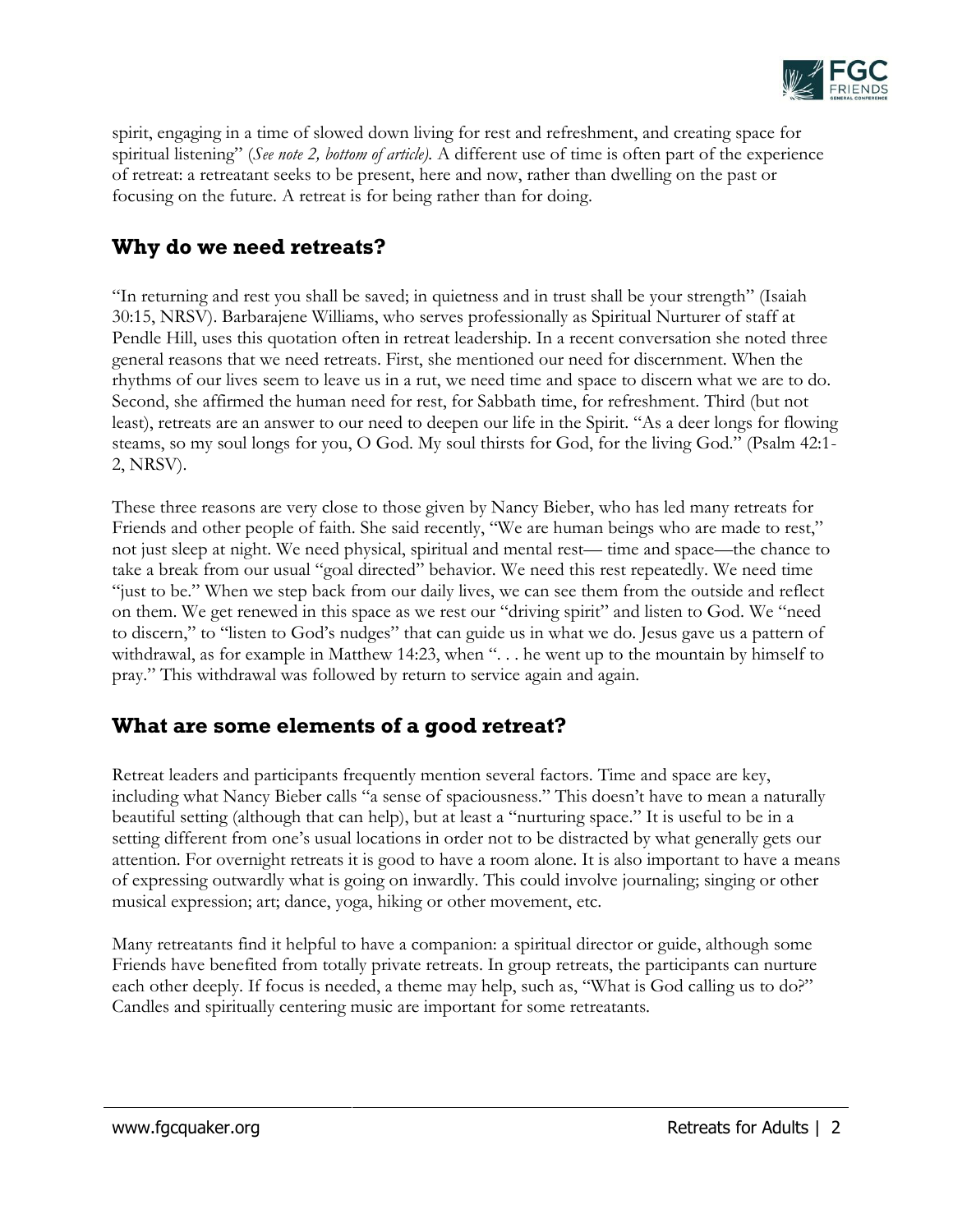

Even more basic is our intention. Barbarajene Williams is clear that we "make" a retreat, which is different from "going on" or "taking" one The retreatant is the co-creator of the retreat with God. We bring ourselves; we are present.

#### **What are the positive outcomes of a retreat?**

- "I am returning home with a renewed sense of God's purpose and a peacefulness that was lacking in my life for some time."
- "It gave me new tools to get in touch with life."
- "This experience met my spiritual needs in ways I could not have imagined. Spirit most definitely was at work."
- "At this time in my life I just needed space, and I had that in generous amounts."
- "Mind-body-spirit refreshment. Thank you. Thanks be to God."

These expressions come from participants in a variety of guided group retreats at Pendle Hill. Retreatants go home feeling restored and rested. Sometimes there is no dramatic change; perhaps a sense of being more oneself. Sometimes, however, even a brief retreat can be the setting for empowering insight and even transformation. The "fruits of the Spirit" may find well expression, as in a greater active caring for another person. As Barbarajene Williams notes, we often emerge more aware of God's presence, already active in our lives.

# **How can we find time for "retirement?"**

As an introvert who has recognized my spiritual needs for a long time, I've sought quiet places for years. But as a wife and mother who works full-time, I can't just take off by myself very often. What I've found is that God has often felt present for me in the middle of my busyness. Thomas Kelly, in *A Testament of Devotion*, describes how it is possible to live on two levels at once, active in our everyday concerns and at the same time receptive to "divine breathings" (*see note 3, bottom of article*). In my experience, intention is important here. What matters is to want the presence and guidance of the Spirit, in and through and impacting what is happening during the day.

Yet longer times of "retirement" are invaluable. These include private times for prayer and reflection and meeting for worship. Then there are the many opportunities for longer retreats waiting for us when we are ready. If you feel tired, spiritually flagging or in need of discernment for your life, perhaps this is a call to "come aside and rest awhile," to make time and space for yourself in a retreat.

**Note 1:** Taber, Frances, Irene, *Come Aside and Rest Awhile*, Wallingford, PA: Pendle Hill Publications, 1997, p. 3. **Note 2:** Bieber, Nancy,"Reflections on Retreats at Pendle Hill," unpublished piece, November 4, 2002, p. 1. **Note 3 :** Kelly, Thomas, *A Testament of Devotion*, New York: Harper, 1941, p. 35.